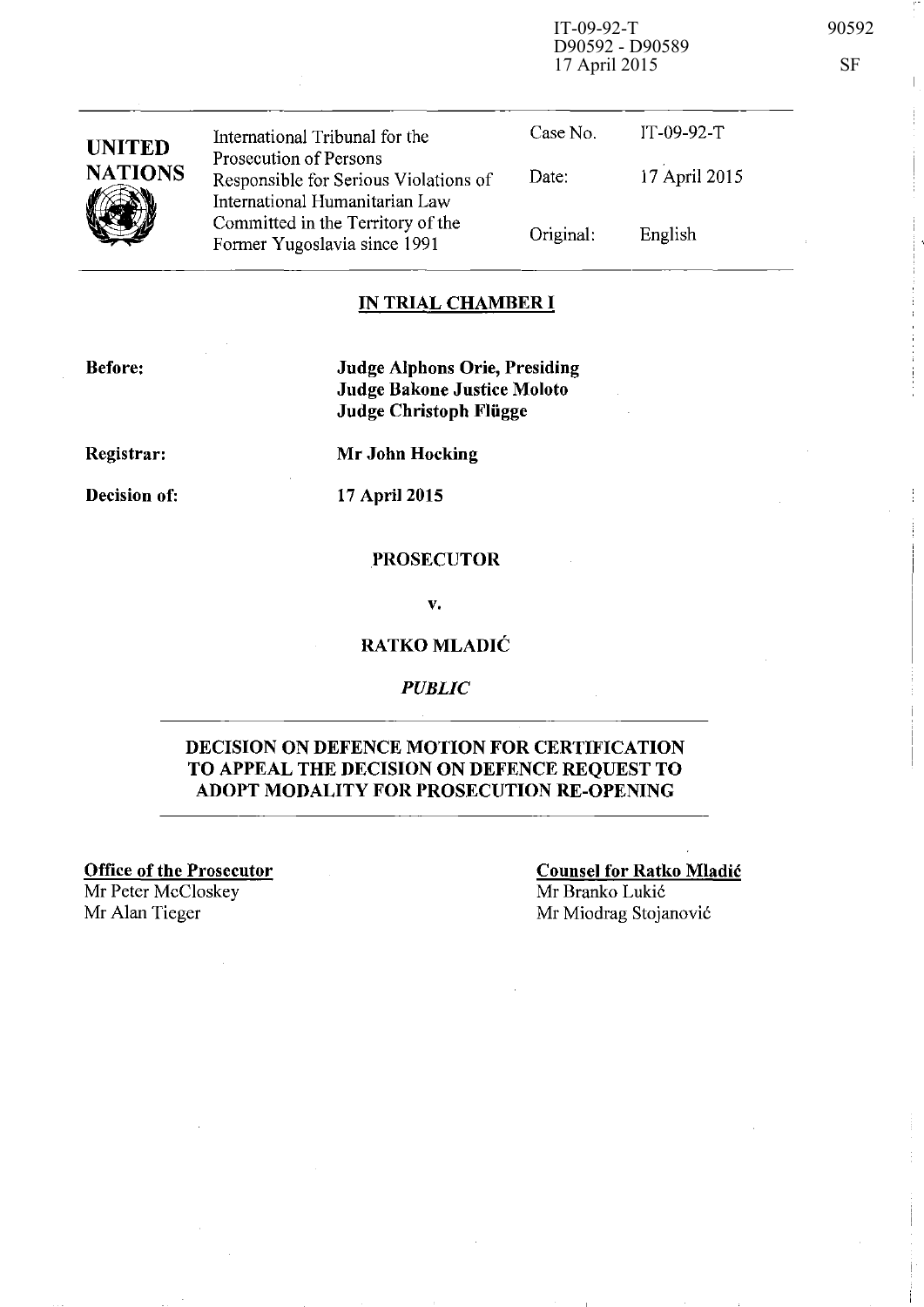# 90591

## **I. PROCEDURAL HISTORY**

1. On 27 March 2015, the Chamber partially granted a Defence request for an ll-weekadjournment of court hearings prior to the presentation of the Prosecution's re-opening evidence in this case ("Impugned Decision").<sup>1</sup> On 7 April 2015, the Defence sought certification to appeal the Impugned Decision ("Motion").<sup>2</sup> On 13 April 2015, the Prosecution responded to the Motion ("Response"). 3

### **II. SUBMISSIONS OF THE PARTIES**

2. The Defence submits that the requirement of adequate time and facilities for the Defence to prepare is one of the most fundamental aspects of due process and a fair trial.<sup>4</sup> According to the Defence, the issues involved in the Impugned Decision directly relate to the ability of the Defence to have adequate time to prepare a defence and an immediate resolution of the Appeals Chamber may materially advance the proceedings.<sup>5</sup> The Defence submits that the Impugned Decision applies the wrong legal standard and may lead to a miscarriage of justice if an interlocutory appeal is prohibited.<sup>6</sup>

3. The Prosecution opposes the Motion, arguing that the Defence fails to demonstrate that the criteria of Rule 73 (B) of the Tribunal's Rules of Procedure and Evidence ("Rules") are met.<sup>7</sup> The Prosecution also challenges the Defence's characterisation of alleged errors on the Impugned Decision and the jurisprudence it cites.<sup>8</sup> The Prosecution further submits that granting the Motion would result in a significant delay of the proceedings and would likely disrupt the current trial schedule for the presentation of the Prosecution re-opening.<sup>9</sup>

## **III. APPLICABLE LAW**

4. Rule 73 (B) of the Rules requires two cumulative criteria to be satisfied to allow a Trial Chamber to grant a request for certification to appeal: I) that the decision involves an issue that would significantly affect the fair and expeditious conduct of the proceedings or the outcome of the

 $\mathbf{I}$ Decision on Defence Request to Adopt Modality for Prosecution Re-opening, 27 March 2015, paras I, IS.

<sup>2</sup>  Defence Motion for Certification to Appeal the Decision on Defence Request to Adopt Modality for Prosecution Re-opening, 7 April 2015.

 $\overline{\mathbf{3}}$ Prosecution Response to Defence Motion for Certification to Appeal the Decision on Defence Request to Adopt Modality for Prosecution Re-opening, 13 April 2015. 4

Motion, para. 8.

<sup>5</sup> Motion, paras 9, II, l3, IS.

<sup>6</sup>  Motion, paras 14-15.

**Response, paras 1,3-5, 11,20.** 

Response, paras 6-11, 16-17.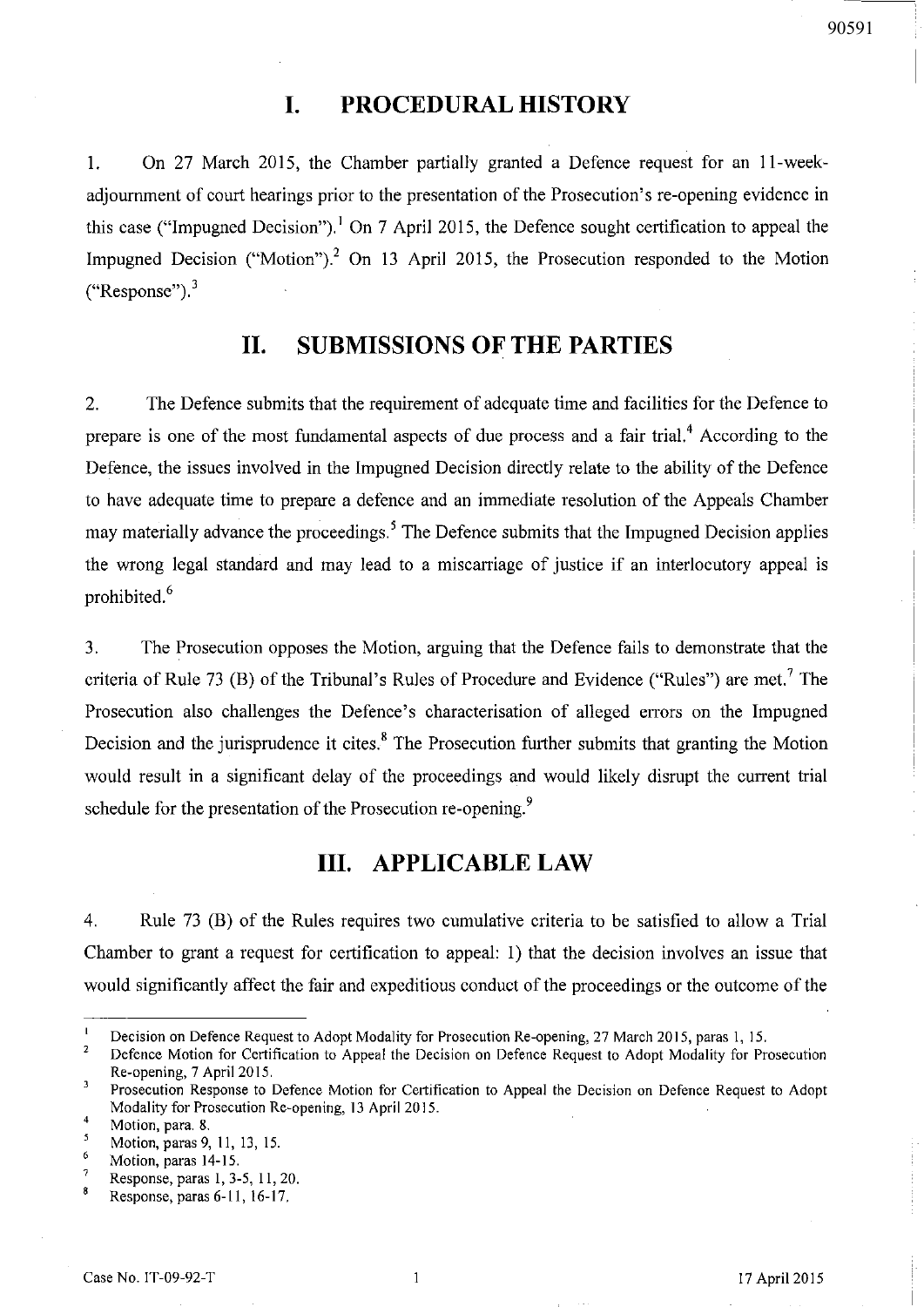trial, and 2) that, in the opinion of a Trial Chamber, an immediate resolution by the Appeals Chamber may materially advance the proceedings.

## **IV. DISCUSSION**

5. As a preliminary matter, the Chamber notes that, in the Response, the Prosecution disputes several of the alleged judicial errors contained in the Impugned Decision. The appropriate forum for arguments on judicial errors is the appeal itself, not the litigation of the certification to appeal. Accordingly, the portions of the Response concerned with alleged judicial errors will not be further considered by the Chamber.

6. With respect to the first prong of Rule 73 (B) of the Rules, the Chamber considers that the Impugned Decision involves the issue of how much time to grant to the Defence in order to further prepare for the presentation of the Prosecution's re-opening evidence. The Prosecution's re-opening evidence is a substantial part of its case, thus making the amount of preparation time an issue that significantly affects the fair and expeditious conduct of the proceedings or the outcome of the trial, thus satisfying the first prong of Rule 73 (B) of the Rules.

7. The Chamber further considers that granting certification to appeal at this stage may materially advance the proceedings as any possible prejudice found by the Appeals Chamber could more appropriately be remedied during the trial as opposed to during an appeals procedure. Remedying a prejudice arising from the issue at hand during the first instance proceedings positively affects the expeditiousness of the overall proceedings. In this respect, the Chamber notes that granting certification to appeal at this stage does not cause delays in the ongoing proceedings, as granting certification does not, in itself, lead to a suspension of the proceedings.

<sup>&</sup>lt;sup>9</sup> Response, para. 13.